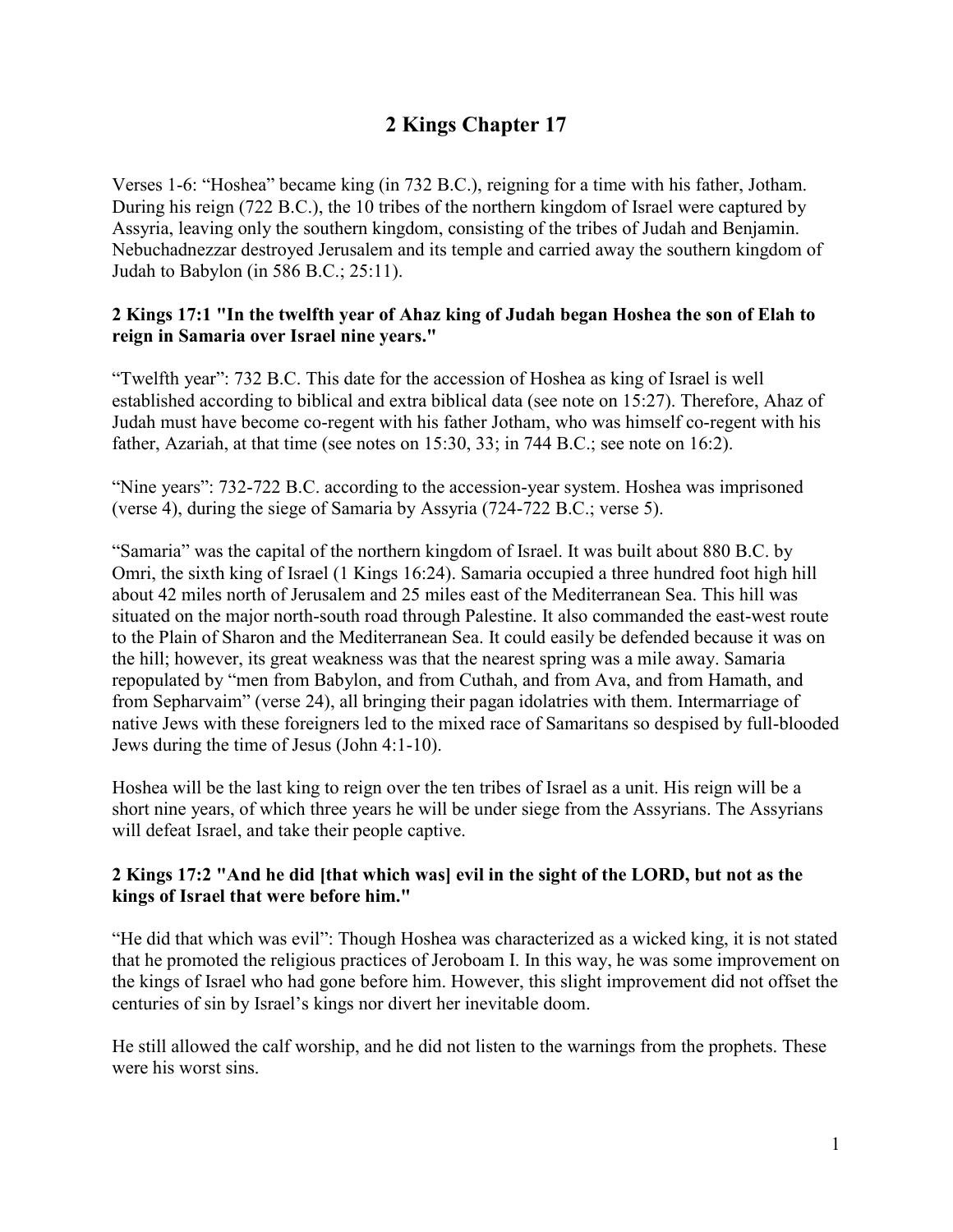#### **2 Kings 17:3 "Against him came up Shalmaneser king of Assyria; and Hoshea became his servant, and gave him presents."**

"Shalmaneser" succeeded his father Tiglath-pileser III as king of Assyria and reigned from 727- 722 B.C. During the siege of Samaria, when the Assyrians began the destruction and captivity of the northern kingdom, Shalmaneser V died and was succeeded by Sargon II (see Isa. 20:1), who completed the siege, captured the city, destroyed the nation of Israel, and exiled the inhabitants (verse 6). Sargon II reigned as king from (722-705 B.C.; see note on Hosea 10:14).

Shalmaneser reigned for about five years in the place of Tiglath-pileser. Shalmaneser was an old prominent name for leaders of Assyria. It appears that Hoshea had been paying tribute before and had revolted when the king Tiglath-pileser died. It seems this role had been assumed here, and tribute must be paid to the new king.

# **2 Kings 17:4 "And the king of Assyria found conspiracy in Hoshea: for he had sent messengers to So king of Egypt, and brought no present to the king of Assyria, as [he had done] year by year: therefore the king of Assyria shut him up, and bound him in prison."**

Apparently "Hoshea" had thought that the death of Tiglath-pileser III must provide a good opportunity for freedom from Assyrian vassalage. "So" is the Hebrew name of the capital city of Egypt's Twenty fourth Dynasty where Tef Nekht was king.

"So king of Egypt": Instead of paying his yearly tribute owed as a vassal of Assyria, Hoshea tried to make a treaty with Osokon IV (ca. 722-716 B.C.), Pharaoh of Egypt. This was foolish because Assyria was powerful. It was also against God's will, which forbade such alliances with pagan rulers (Deut. 7:2). This rebellion led to Israel's destruction (verses 5-6).

Hoshea had stopped the tribute, and sent to the king of Egypt to help him. The king of Assyria finds out, arrests Hoshea, and puts him in prison in chains.

#### **2 Kings 17:5 "Then the king of Assyria came up throughout all the land, and went up to Samaria, and besieged it three years."**

"Samaria … besieged": In 724 B.C., Shalmaneser V invaded Israel and quickly conquered the land and captured Hoshea. However, the capital city of Samaria resisted the Assyrian invaders until 722 B.C. Like all major cites Samaria had an internal water supply and plenty of stored food that allowed her to endure the siege for 3 years.

It appears, the capital city is surrounded for three years. It seems they will not be as easily defeated as the small towns.

**2 Kings 17:6 "In the ninth year of Hoshea the king of Assyria took Samaria, and carried Israel away into Assyria, and placed them in Halah and in Habor [by] the river of Gozan, and in the cities of the Medes."**

"King of Assyria": Sargon II (see note on 17:3).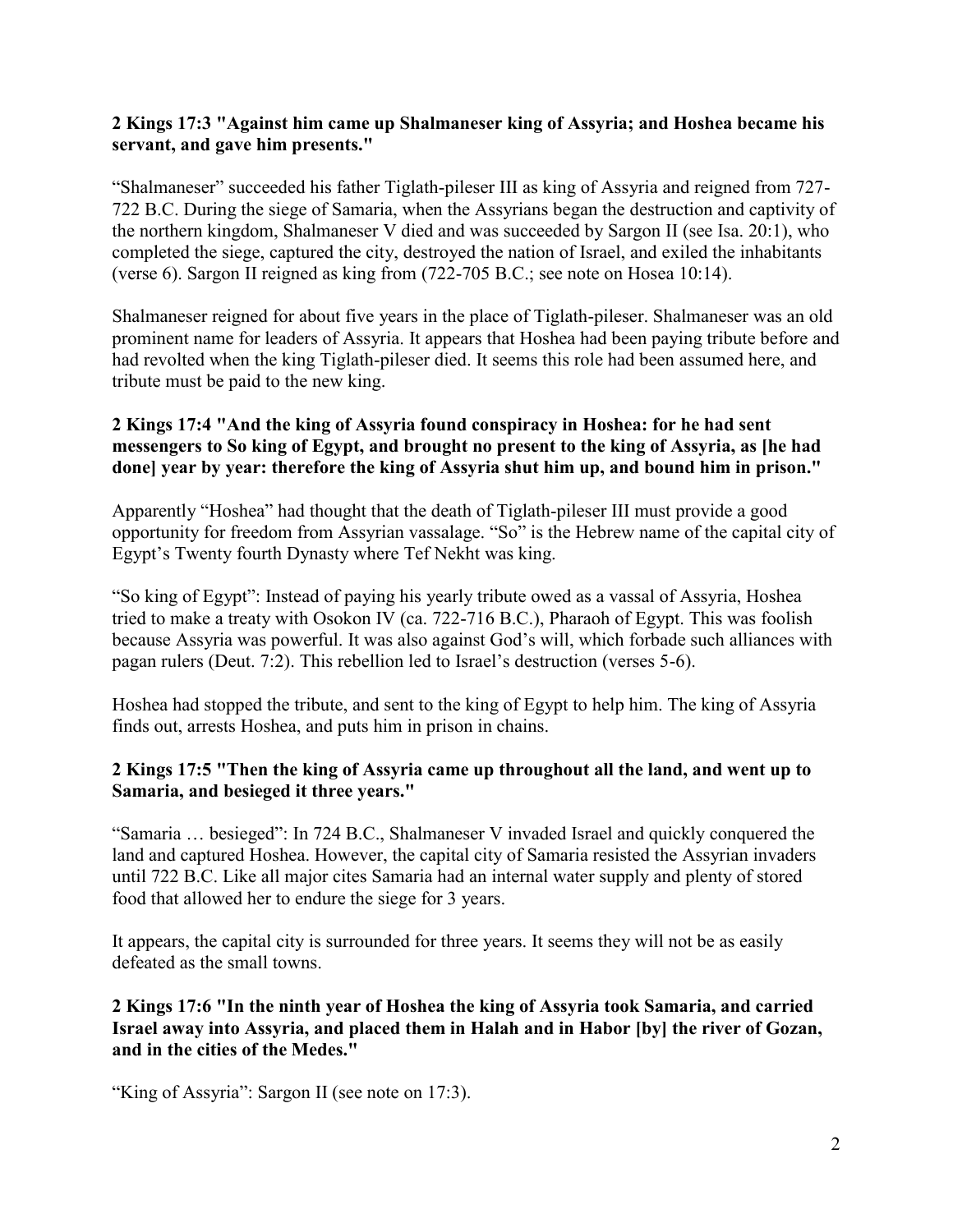"Carried Israel away": The capture of Samaria marked the end of the northern kingdom. According to Assyrian records, the Assyrians deported 27,290 inhabitants of Israel to distant locations. The relocation of populations was characteristic of Assyrian policy during that era. The Israelites were resettled in the upper Tigris-Euphrates Valley and never returned to the Promised Land. "Halah" was a city northeast of Nineveh. The "Habor" River was a northern tributary of the Euphrates. The "cities of the Medes" were northeast of Nineveh. Samaria was resettled with foreigners (verse 24). God did what He said He would do (in Deut. 28). The Jews were carried as far east as Susa, where the book of Esther later took place.

We found earlier, that the Assyrians would rather take captives for slaves than kill the people. The last year of Hoshea's reign the city of Samaria fell, and the Assyrians took the people captive to Halah and Habor, which was by the river Gozan, and to the cities of the Medes.

Verses 7-12: God had commanded His people to fear (revere), Him for their good (Deut. 6: 2, 13, 24; Exodus 20:20). Instead, the Israelites "feared other gods" (a violation of the first of the Ten Commandments). This was their chief sin, the one that led to their fall and exile (Joshua 23:16; Hosea 13:16).

# **2 Kings 17:7 "For [so] it was, that the children of Israel had sinned against the LORD their God, which had brought them up out of the land of Egypt, from under the hand of Pharaoh king of Egypt, and had feared other gods,"**

"Feared other gods": The primary cause of Israel's exile was the worship of other gods. The fear of the Lord led to listening to His Word and obeying His ordinances and statutes (Deut. 4:10; 5:29: 6:24) But the fear of the gods of Canaan led Israel to obey the laws of the Canaanite gods (verse 8). The result of this obedience to false gods is recorded (in verses 9:12, 16-17).

God had sent these Israelites a deliverer to bring them out of bondage in Egypt. They had been ungrateful to the extent, that they did not remain faithful to Him. Instead of worshipping God, who brought them out of Egypt, they worshipped and followed false gods.

# **2 Kings 17:8 "And walked in the statutes of the heathen, whom the LORD cast out from before the children of Israel, and of the kings of Israel, which they had made."**

"Walked in the statutes of the heathen": This was expressly forbidden (in Lev. 18:3; 20:23).

God had warned them in the beginning not to intermarry with the heathen. They had not kept the commandments and ordinances God had given them. They had even rebelled, and wanted an earthly king like the people around them. All of this was showing lack of faith in God. The heathen did not learn from them. They took up the ways of the heathen, instead. These evil heathen people had been the very same that God had run off the land to give it to Israel.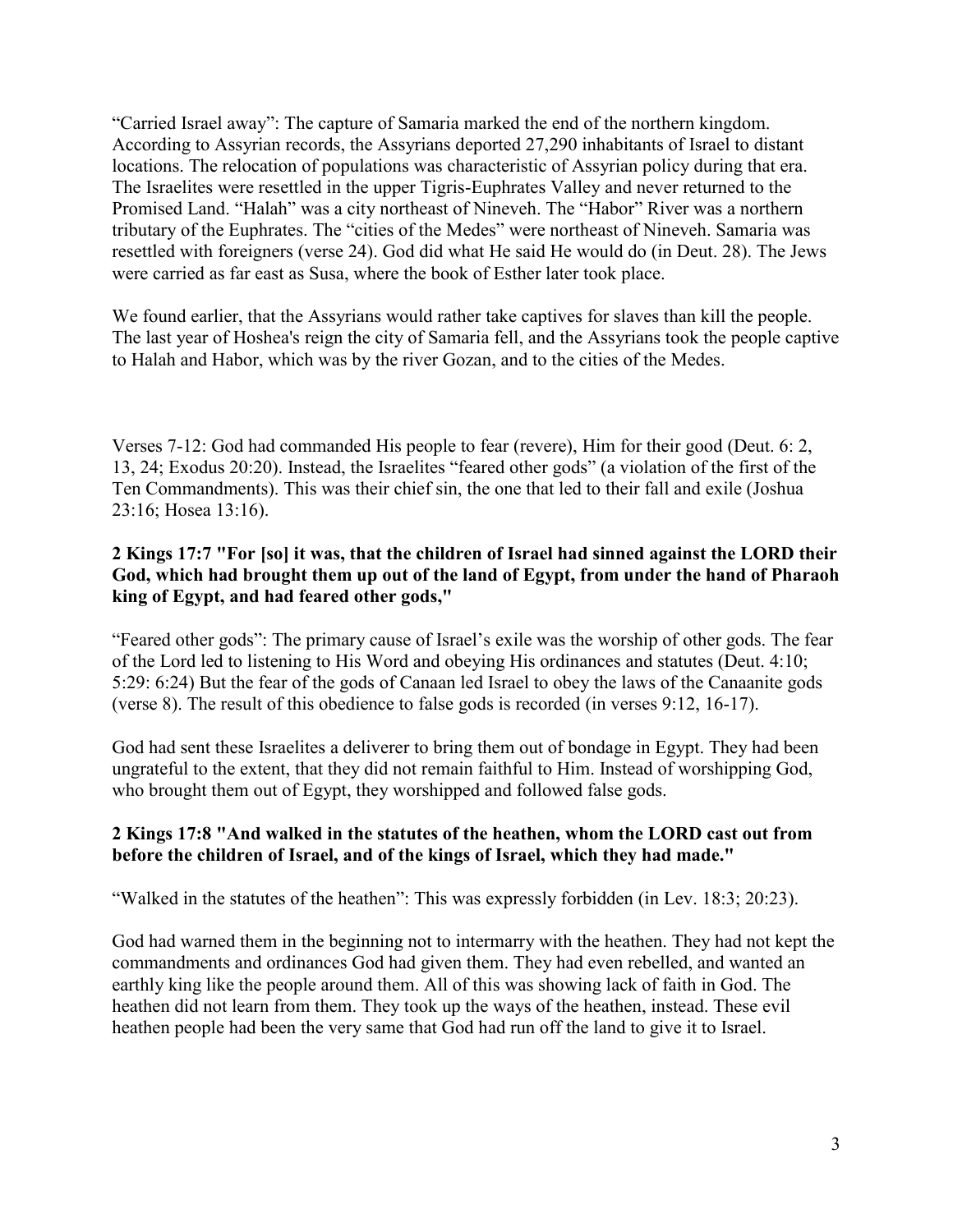# **2 Kings 17:9 "And the children of Israel did secretly [those] things that [were] not right against the LORD their God, and they built them high places in all their cities, from the tower of the watchmen to the fenced city."**

"Built … high places": In addition to their private sins ("secret"), judgment came for public wickedness and idolatry. These were not the high places utilized by Israel for worshiping God before the building of the temple (see note on 1 Kings 3:2). In direct disobedience to (Deut. 12:1- 4), the Israelites built new raised altars in the Canaanite pattern after the temple was constructed. These "high places" were in all the habitations of Israel, from small fortified structures to large garrison cities, i.e., from the smallest to largest towns. The altars were on wooded hills with images representing the false gods (verse 10; Deut. 16:21-22).

The secret things they did, had to do with divination and witchcraft. God's temple in Jerusalem was the one appropriate place to worship the LORD. They had made places pleasing and convenient to themselves to worship.

# **2 Kings 17:10 "And they set them up images and groves in every high hill, and under every green tree:"**

That is, statues and idols; for groves of trees could not be set under green trees; but they placed idols of stone, and of wood, as the latter were, in such places as Heathens were wont to do (see Jer. 3:6; 1 Kings 14:23). So, the Indians to this day have idols dispersed here and there in the fields, placed in little groves, or at the foot of some hill that casts a shadow.

This heathen religion, which the high places and the groves symbolized, were everywhere. They were still openly worshipping God, while all the time worshipping false gods.

# **2 Kings 17:11 "And there they burnt incense in all the high places, as [did] the heathen whom the LORD carried away before them; and wrought wicked things to provoke the LORD to anger:"**

As even the tribe of Judah did, which is observed in all the preceding reigns.

"As did the Heathen whom the Lord carried away before them": The Canaanites, and therefore they might justly expect to be carried captive also.

"And wrought wicked things to provoke the Lord to anger": By their several immoralities, but especially their idolatries.

The burning of incense symbolized the prayers of the saints rising to heaven. You can see how sinful it would be, to do this at places other than that chosen of God. God had not allowed the heathen to do this, and He would not allow them to either.

# **2 Kings 17:12 "For they served idols, whereof the LORD had said unto them, Ye shall not do this thing."**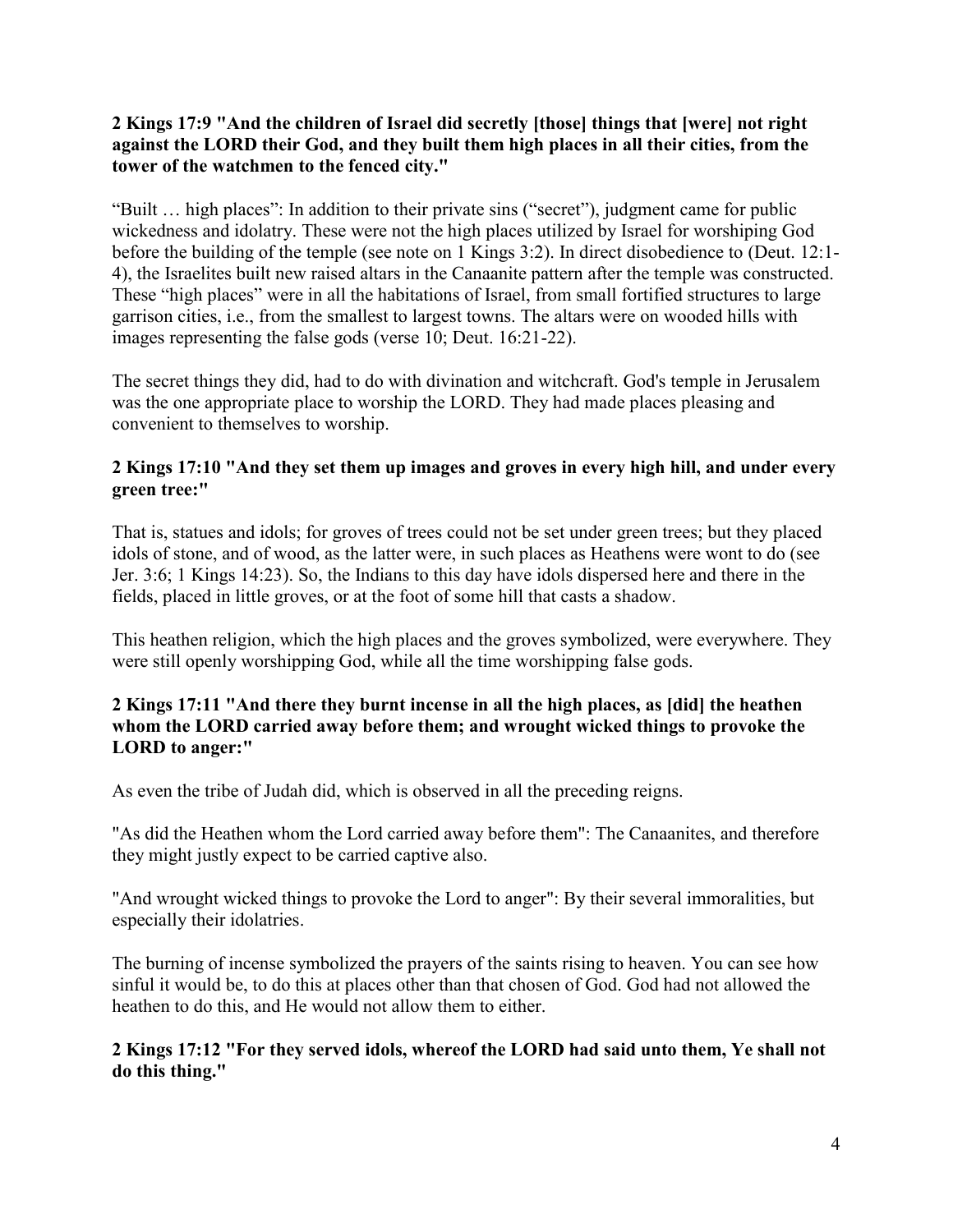Baalim, as the Targum. Dunghill gods, as the word signifies, as they are often called in Scripture. And Sterculius was one of the names of Saturn, a Heathen deity, which he had, as is supposed, by his finding out the method of making land fruitful with dung.

"Whereof the Lord said unto them, ye shall not do this thing" (see Exodus 20:3).

An idol is a nothing. It has no value and no power. Anything that is elevated above God is an idol. In our time, many people have cars and homes that are idols.

# **2 Kings 17:13 "Yet the LORD testified against Israel, and against Judah, by all the prophets, [and by] all the seers, saying, Turn ye from your evil ways, and keep my commandments [and] my statutes, according to all the law which I commanded your fathers, and which I sent to you by my servants the prophets."**

"Turn ye from your evil ways": The prophets continually called the people to repentance (Jer. 7:3, 5; 18:11; Ezek. 33:11).

They could not claim they did not know, because the LORD had sent prophets and seers to tell them how they were breaking God's commandments. They were also warned over and over what would happen, if they did not repent of their sins and return to the worship of the One True God. The twelve tribes of Israel (Judah and Israel), had been entrusted with the laws and commandments of God. They were without excuse.

# **2 Kings 17:14 "Notwithstanding they would not hear, but hardened their necks, like to the neck of their fathers, that did not believe in the LORD their God."**

"Hardened their necks": A stubborn refusal to respond (see note on Deut. 9:6; compare Exodus 32:9; 33:3, 5; 34:9; Acts 7:51).

God wanted to bless them, but they would not stay faithful to Him. They had been called stiffnecked more than once. This meant they were unbending. They were proud, instead of humble, before their LORD.

Verses 15-16: The people of God have always had to take care in a spiritually unfriendly world. Israel was warned about becoming like her neighbors when she inherited the Promise Land (Deut. 29:25; 32:21). Paul exhorted the church on the same subject: "Do not be conformed to this world" (Rom. 12:2).

**2 Kings 17:15 "And they rejected his statutes, and his covenant that he made with their fathers, and his testimonies which he testified against them; and they followed vanity, and became vain, and went after the heathen that [were] round about them, [concerning] whom the LORD had charged them, that they should not do like them."**

At Sinai and Horeb (see Exodus 24:8).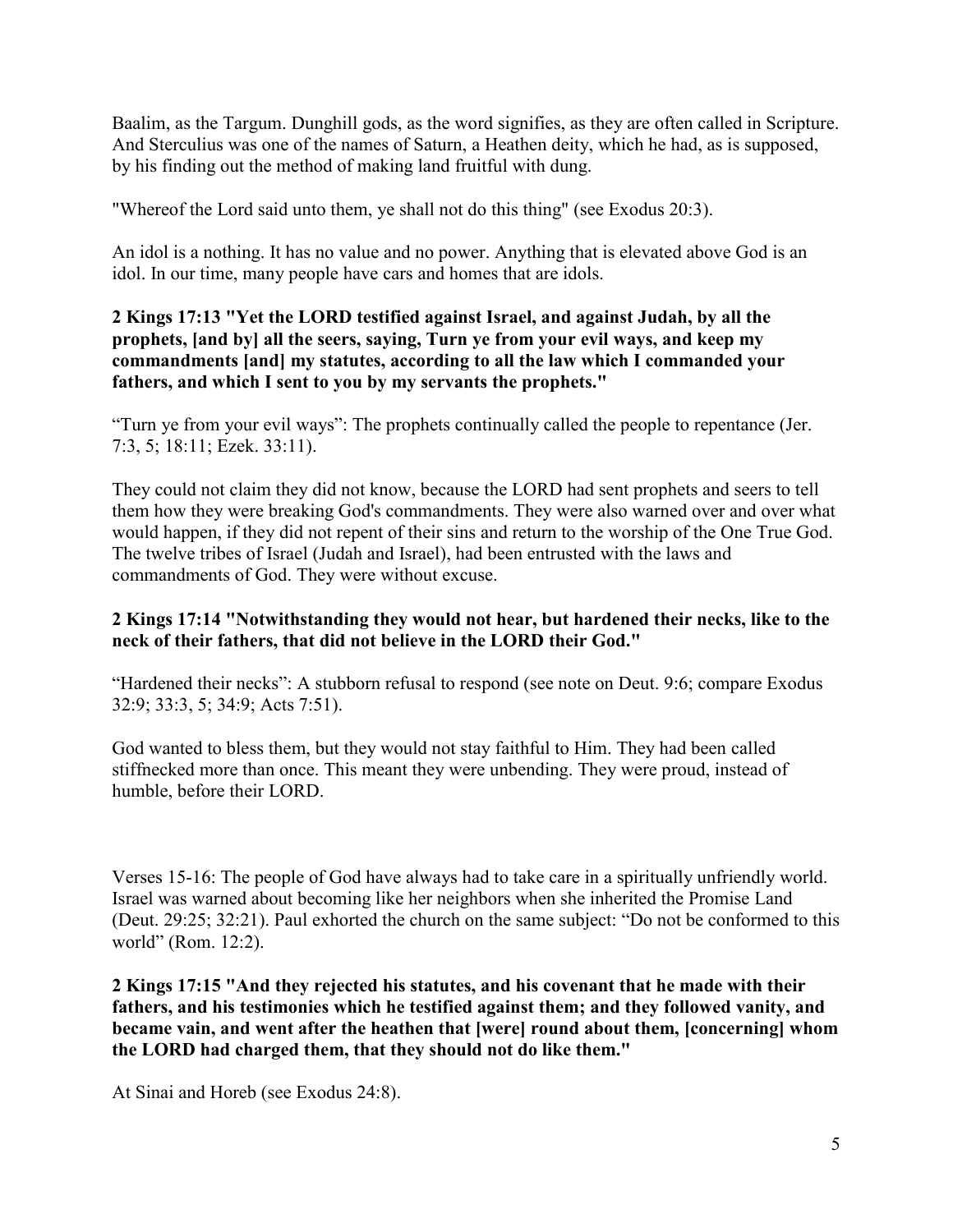"And his testimonies which he testified against them": Calling heaven and earth to witness what he would do to them if they broke his laws (Deut. 4:26) And which were so many testimonies of his mind and will what they should do. Or otherwise what should be done to them. Ben Gersom also interprets this of the feasts of the Passover and tabernacles, which were witnesses of Israel's coming out of Egypt, and of the sanctification and redemption of the firstborn, a testimony of the slaying the firstborn in Egypt.

"And they followed vanity": Idols, which are vain things for help, can neither hear, see, speak, etc.

"And became vain": As sottish and stupid as the idols they worshipped; which is the usual fruit and effect of idolatry (see Rom. 1:21).

"And went after the heathen that were round about them": Imitated them in their idolatrous practices, as the Moabites, Ammonites, Edomites, etc. concerning.

"Whom the Lord had charged them, that they should not do like them": Of this charge (see Deut. 6:13).

They were an arrogant, proud people. At Sinai, on the way to the Promised Land, they had promised to follow God and keep His commandments and statutes. False gods are called vanity over and over in the Bible. Solomon, after he had sinned greatly, thought all was vanity. They had been chosen out of all the people of the world, to set an example for others. They were not to be like the heathen, who knew not God. The very thing they cried out, was that they wanted to be like the nations around them.

#### **2 Kings 17:16 "And they left all the commandments of the LORD their God, and made them molten images, [even] two calves, and made a grove, and worshipped all the host of heaven, and served Baal."**

"Molten images, even two calves": Worship of these idols was instituted by Jeroboam (see 1 Kings 12:25-33).

"Made a grove": A wooden symbol of a female deity built by Rehoboam (see 1 Kings 14:15, 23).

"The host of heaven": In the ancient Near East, the sun, moon, and stars were deified and worshiped. This astral worship entered Israel and Judah (21:5; 23:4-5; Ezek. 8:15-16; Amos 5:26). The worship of the heavenly bodies was prohibited by the Mosaic Law (Deut. 4:19; 17:3).

The worship of the two golden calves was to be a substitute for going to the temple in Jerusalem. Jeroboam had brought the two calves and set them up at Dan and at Beth-el. Ahab and Jezebel had introduced them to Baal worship and the worship of Astarte. The very first commandment warns of having no other Gods. In the Ten Commandments, they were told to make no images. These calves, they have made, are images. The worship of Baal, which was brought to Israel by Ahab and Jezebel, was done away with by Jehu. The golden calves remained.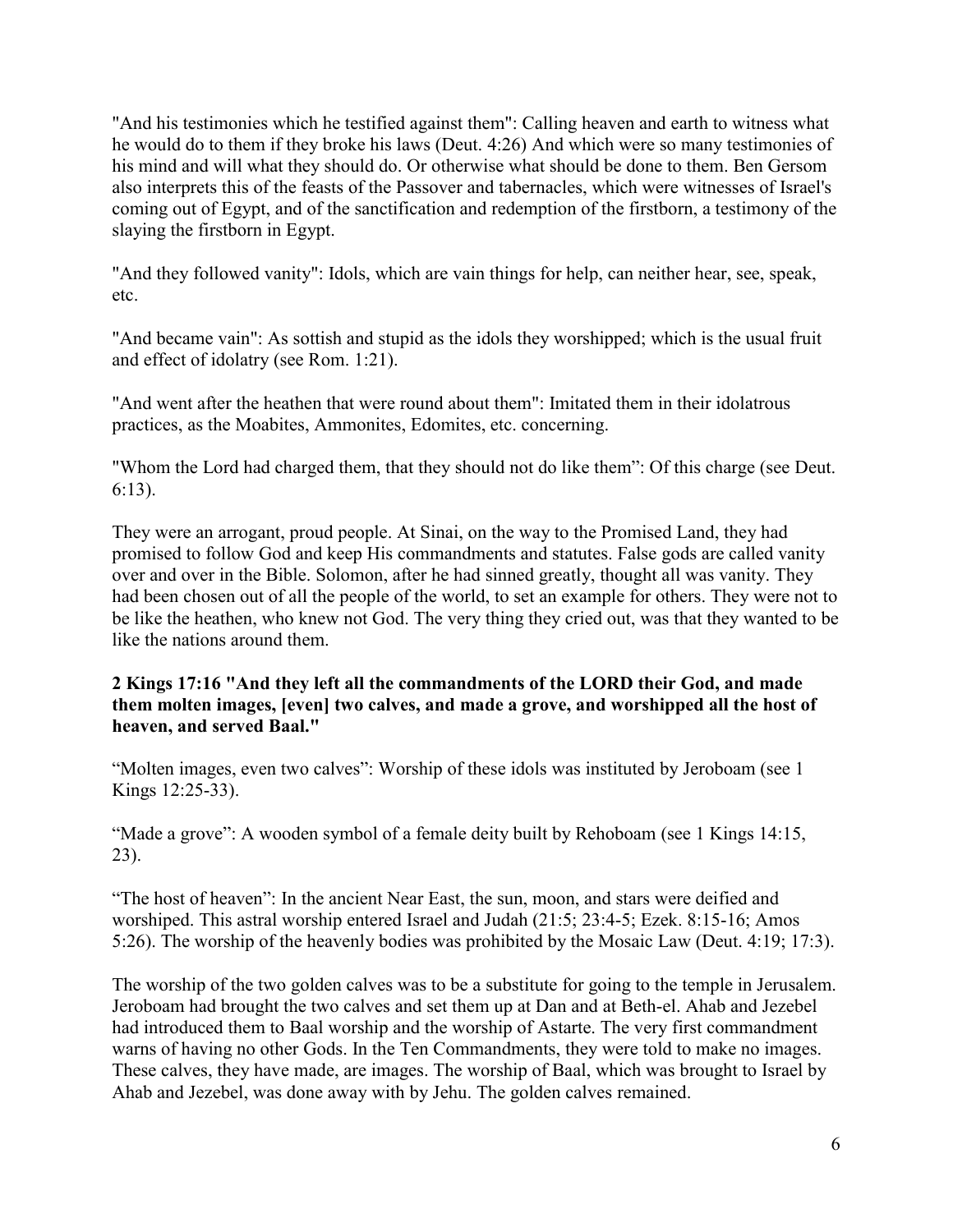Vereses17-18: The cause of Israel's demise is rehearsed. "Israel" had a case record of continual spiritual harlotry (Michah 6:3-5, 9-16). Time and again God had sent chastisement and His prophets to bring about their repentance and restoration. Ultimately, He could do nothing else than bring about the threatened judgment (verses 20-23 with Deut. 28:47-68).

#### **2 Kings 17:17 "And they caused their sons and their daughters to pass through the fire, and used divination and enchantments, and sold themselves to do evil in the sight of the LORD, to provoke him to anger."**

"Pass through the fire" (see notes on 3:27; 16:3).

"Divination and enchantments" Isaiah prophesied of the devastation these practices would produce (see note on Deut. 18:9-12).

The sacrifice of children had to do with the worship of Molech. This was not openly done in Israel. Witchcraft and magic were part of the national pastimes. Jezebel had been heavily involved in this. It is certainly an abomination to God to depend on magic and all sorts of divination, instead of placing faith in almighty God.

Verses 18-23: The sins of both Israel and Judah were so great that the Lord "removed" or cast "them out of His sight", which means they were taken captive by other nations and forced to leave their land.

#### **2 Kings 17:18 "Therefore the LORD was very angry with Israel, and removed them out of his sight: there was none left but the tribe of Judah only."**

Nothing being more provoking to him than idolatry.

"And removed them out of his sight": Not out of the reach of his all seeing eye, but from all tokens of his favor, from the good land he had given them. And all the benefits and privileges of it.

"There was none left but the tribe of Judah only": And part of Benjamin, which was annexed to it, and incorporated in it, and made one kingdom, and maintained the same worship. And there was the lot of Simeon, which was within the tribe of Judah. And the priests and the Levites, and various individuals of the several tribes, that came and settled among them for the sake of worship. But no perfect, distinct, tribe besides.

The ten tribes are taken captive in the time of Hoshea, and dispersed among the nations. They never became a nation again. They were absorbed by the surrounding countries that took them hostage. Judah and Benjamin, which make up the tribe of Judah, are the only remaining tribes of the original 12.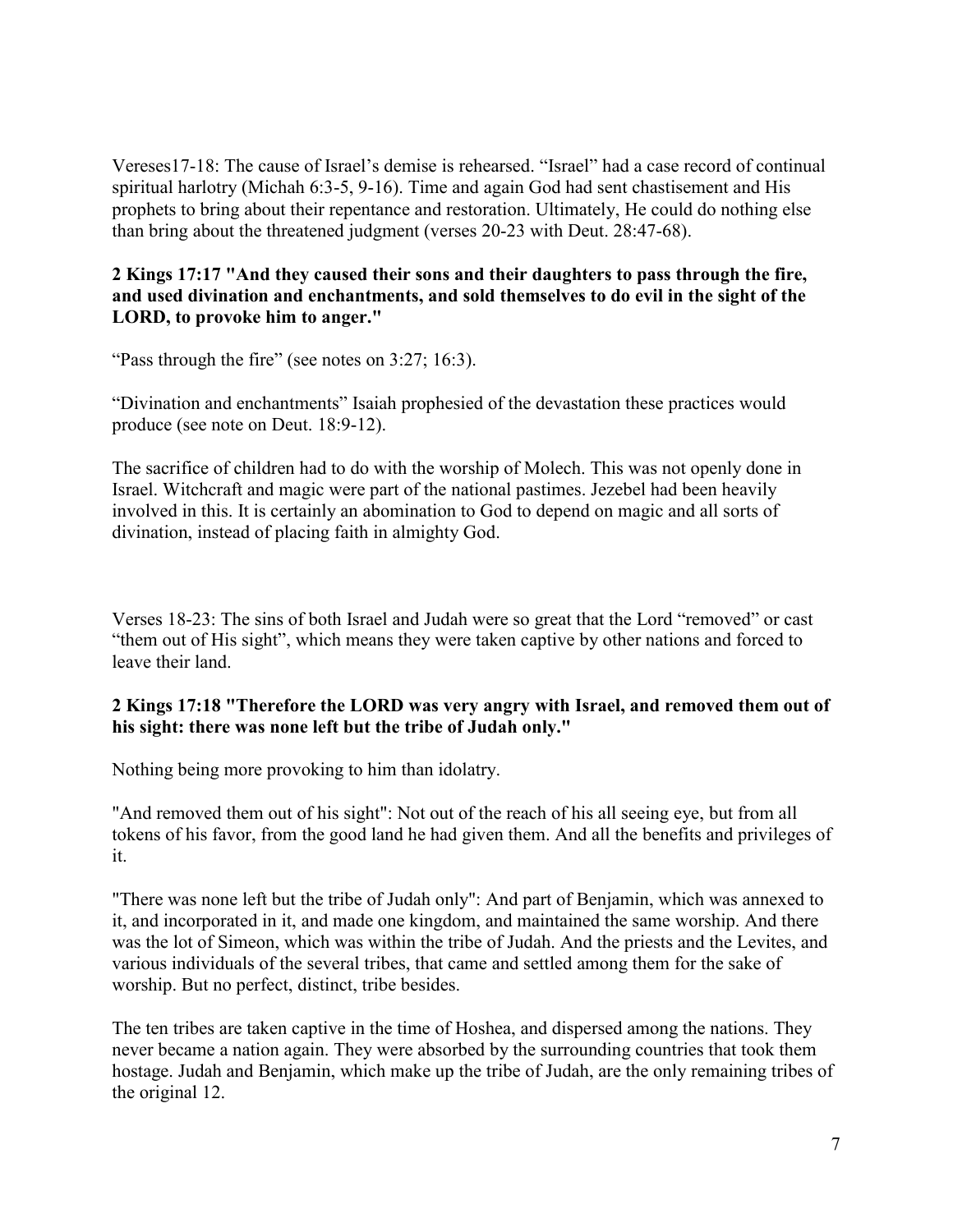#### **2 Kings 17:19 "Also Judah kept not the commandments of the LORD their God, but walked in the statutes of Israel which they made."**

Judah was no real or permanent exception to the sins and punishment of Israel; she imitated the apostasy of her sister-kingdom, and was visited with a similar penalty.

Judah followed Israel into sin and judgment.

Judah had some good kings along the way, so they were not taken captive until many years later. Even in their captivity by the Babylonians, they did not lose their identity. They followed in the footsteps of Israel, even getting involved in the worship of Baal. The only difference is, that many of their kings followed the LORD to the best of their ability.

# **2 Kings 17:20 "And the LORD rejected all the seed of Israel, and afflicted them, and delivered them into the hand of spoilers, until he had cast them out of his sight."**

The ten tribes, with loathing and contempt, and wrote a "Loammi" on them, rejected them from being his people, gave them a bill of divorce, and declared them no more under his care and patronage.

"And afflicted them": As he did before he utterly cast them off, as by famine, drought, and pestilence (Amos 4:6).

"And delivered them into the hands of spoilers": As first, into the hands of Hazael and Benhadad, kings of Syria, and then of Tiglath-pileser king of Assyria (2 Kings 13:3).

"Until he had cast them out of his sight": By suffering them, as now, to be carried captive by Shalmaneser (2 Kings 17:6).

Israel had been rejected for their failure to keep God's commandments, and for following after false gods. God had cast them away from Him, and dispersed them in the nations around.

# **2 Kings 17:21 "For he rent Israel from the house of David; and they made Jeroboam the son of Nebat king: and Jeroboam drove Israel from following the LORD, and made them sin a great sin."**

"He rent Israel" (see notes on 1 Kings 11:11-13, 29-39).

"The "sin a great sin" of Jeroboam I, was in leading Israel to worship calves at Dan and Bethel and installing priests from the general population (1 Kings 12:28-33). His wickedness became the standard for evil in the northern kingdom.

Israel was no longer considered part of the house of David. Jeroboam was the king, who had made the golden calves for them to use in their worship services. He did not want them to go to Jerusalem to worship. He was afraid, if Israel went to Jerusalem regularly to worship in the temple, they would join back in with Judah and be 12 tribes again. He started the worship of the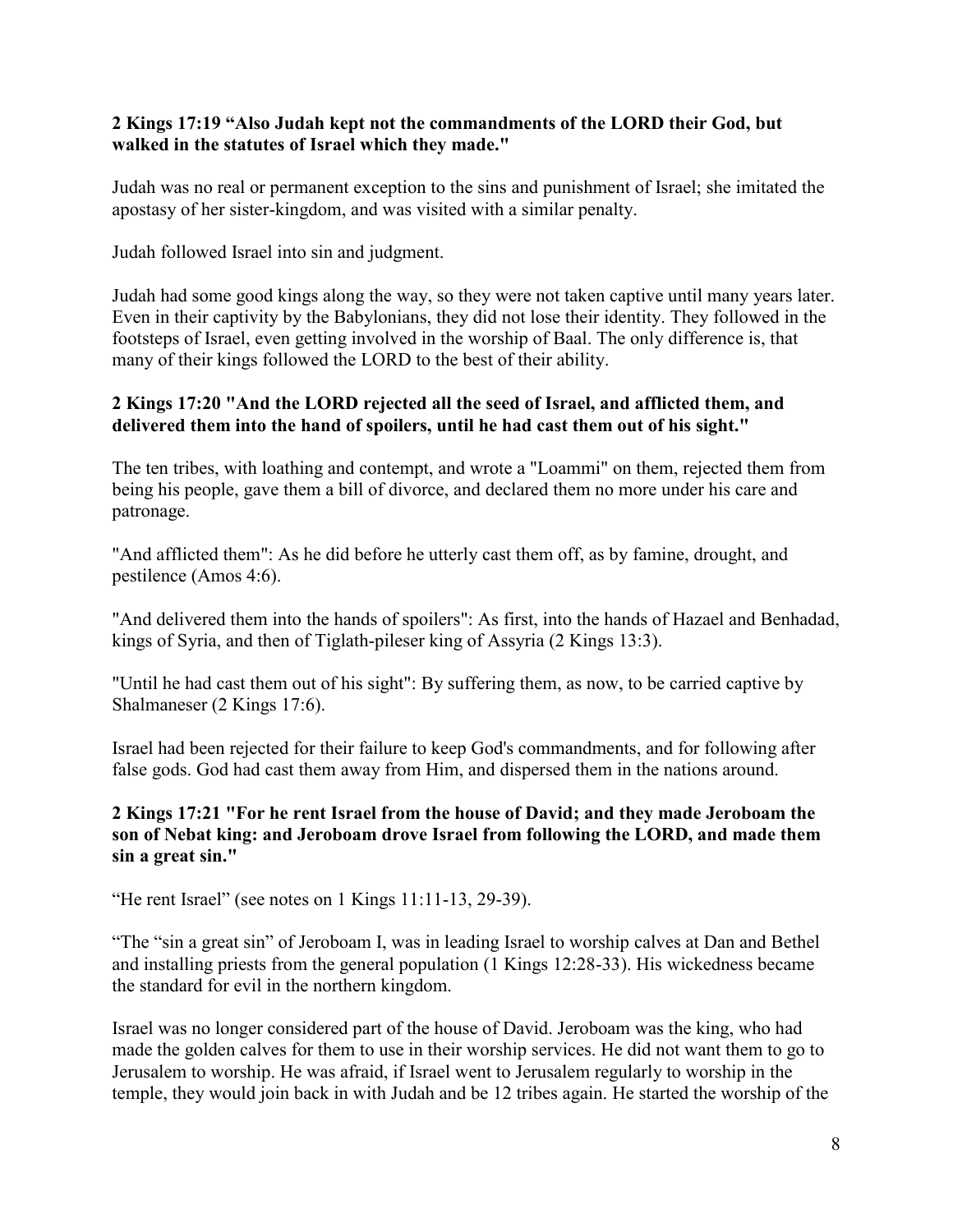two calves, so they would remain separate from Judah. He led them into sin with the calf worship.

# **2 Kings 17:22 "For the children of Israel walked in all the sins of Jeroboam which he did; they departed not from them;"**

"The sins of Jeroboam" (see notes on 1 Kings 12:25-32). The sins of that king put in motion an unbroken pattern of idolatrous iniquity (see note on 13:2).

Each king had an opportunity to do away with the calves, but they did not. Jehu destroyed the worship of Baal, but left the calf worship.

# **2 Kings 17:23 "Until the LORD removed Israel out of his sight, as he had said by all his servants the prophets. So was Israel carried away out of their own land to Assyria unto this day."**

"Unto this day": The exiles of Israel never returned in a group as did Judah (see note on 1 Chron. 9:1).

It was the wrath of God that placed Israel into captivity to the Assyrians. He gave them every opportunity to repent, and they did not. Many them did return in the time of Ezra.

Verses 24-41: This section describes the origin and practices of the Samaritans. They were a mixed people, the result of marriage between Israelites and Gentiles, who practiced a mixed form of worship (17:33).

# **2 Kings 17:24 "And the king of Assyria brought [men] from Babylon, and from Cuthah, and from Ava, and from Hamath, and from Sepharvaim, and placed [them] in the cities of Samaria instead of the children of Israel: and they possessed Samaria, and dwelt in the cities thereof."**

Sargon sent people from various parts of the Assyrian Empire to replace the deported Israelites. They intermarried with the remaining Israelites, and a new people known as Samaritans came into being.

"Samaria": After its conquest by the Assyrians, the central hill and coastal plain region of the former northern kingdom of Israel became an Assyrian province, all of which was called "Samaria" after the ancient capital city (verse 28-29). The Assyrian king, Sargon II, settled alien people, who came from widely scattered areas also conquered by Assyria, into the abandoned Israelite towns. Babylon and Cuthah were located in southern Mesopotamia. Hamath was a town on the Orontes River in Syria. The exact location of Ava and Sepharvaim are unknown. These people, who intermarried with the Jews who escaped exile, became the Samaritans. A mixed Jew and Gentile people, later hated by New Testament Jews (Matt. 10:5; John 4:9; see notes on Luke 10:29-36).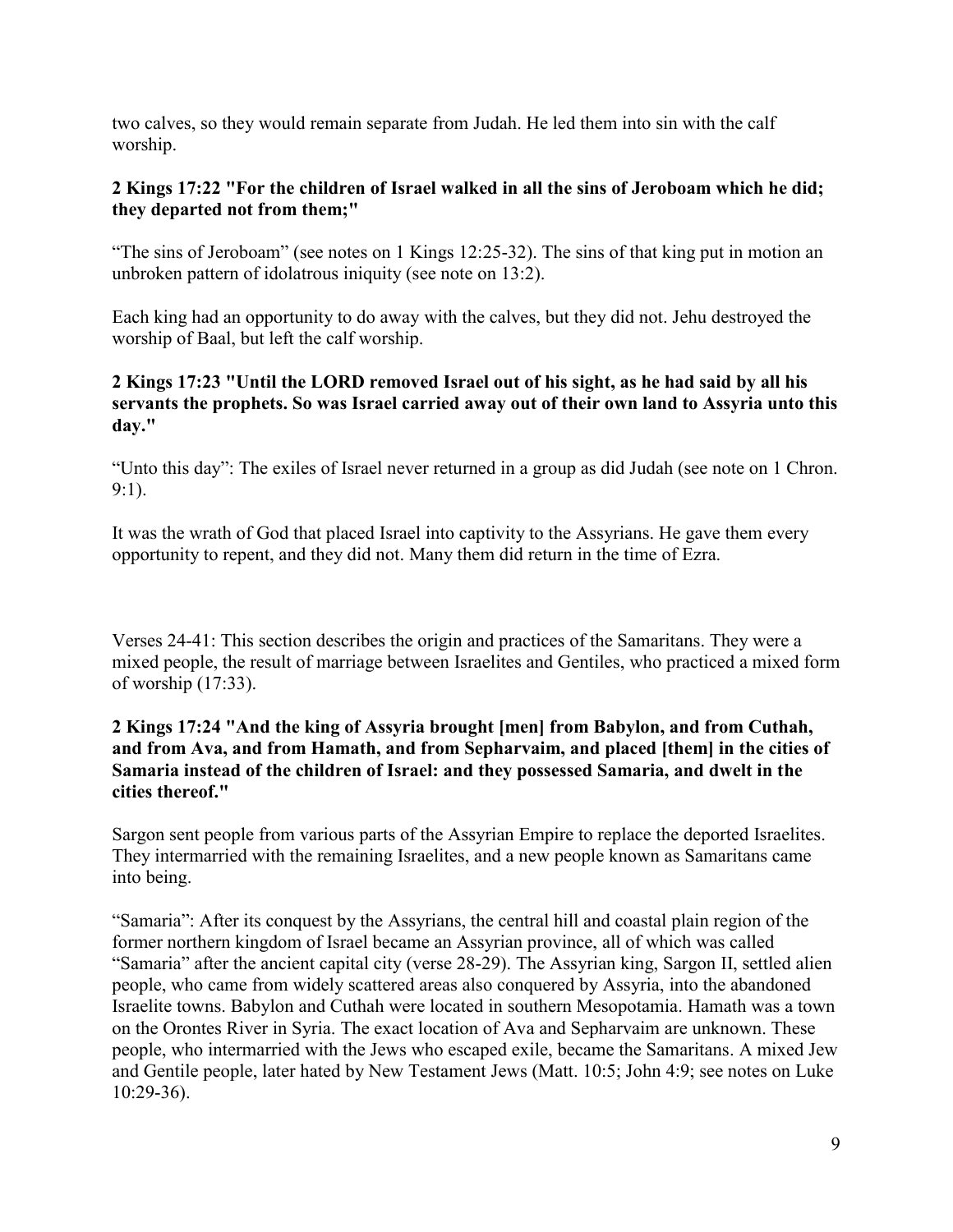In the Scripture above, Samaria is a country and not a city. This is just saying, that all of the people of Israel had been taken captive and the Assyrians sent some of their own people to populate their cities.

# **2 Kings 17:25 "And [so] it was at the beginning of their dwelling there, [that] they feared not the LORD: therefore the LORD sent lions among them, which slew [some] of them."**

"Lions among them": Lions were employed occasionally as instruments of punishment by God (1 Kings 13:24; 20:36).

It is interesting that they would realize, that God had sent the lions to devour these people who know not God.

# **2 Kings 17:26 "Wherefore they spake to the king of Assyria, saying, The nations which thou hast removed, and placed in the cities of Samaria, know not the manner of the God of the land: therefore he hath sent lions among them, and, behold, they slay them, because they know not the manner of the God of the land."**

"The manner of the God": The newcomers interpreted the lions as a punishment from the God of Israel, whom they viewed as a deity who needed to be placated. Since they did not know how to appease Him, they appealed for help to Sargon II.

The Assyrians believed that each country had its own god. They did not know the One True God, but believed a god controlled that country. The people complained to the king to do something about this problem.

Verses 27-28: "One of the priests": In response, the Assyrian king ordered an Israelite priest back to Samaria from exile to teach the people what the God of the land required in worship.

# **2 Kings 17:27 "Then the king of Assyria commanded, saying, Carry thither one of the priests whom ye brought from thence; and let them go and dwell there, and let him teach them the manner of the God of the land."**

Gave the following orders and directions.

"Carry thither one of the priests whom ye brought from thence": For they carried away all the people of every class, civil and religious.

"And let him go and dwell there, and let him teach them the manner of the God of the land": It is in the plural number, "let them go", etc. There might be more priests than one ordered, or, however, others, to attend and assist him in his work. The Jews say, two were sent to circumcise them, and teach them the book of the law. And they give their names, Dosthai, or Dosithaeus, and Zachariah. And Josephus says, the people desired that priests might be sent to them of the captives.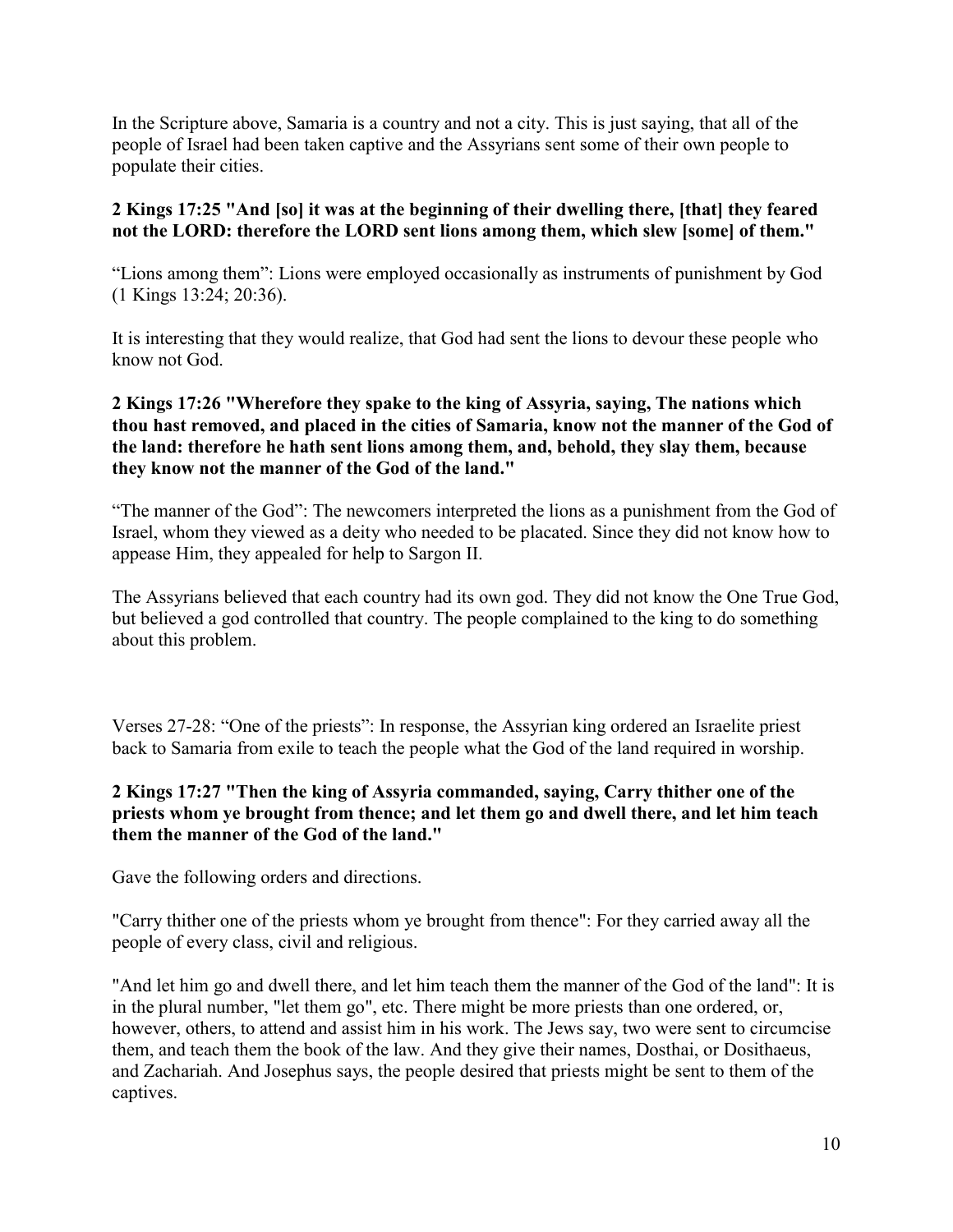The king of Assyria sends a priest and those who attended him back, so he might advise the people the manner of God they were to worship. He would teach them the ways of the God of Israel. This was done to appease the God of Israel. Of course, the king of Assyria was not aware that He was the True God.

# **2 Kings 17:28 "Then one of the priests whom they had carried away from Samaria came and dwelt in Beth-el, and taught them how they should fear the LORD."**

According to an Arabic writer, his name was Uzziah. But Epiphanius says his name was Esdras. But he wrongly makes him to be sent by Nebuchadnezzar, thirty years after the captivity of the Jews in Babylon. This priest was, doubtless, one of the priests of the calves; for there were none else in the kingdom of Israel carried captive, and as seems also by his choosing to dwell in Bethel, where probably he formerly dwelt, and officiated in the service of the calf there. And by teaching to make priests of the lowest order of the people, as Jeroboam's priests were (2 Kings 17:32).

"And taught them how they should fear the Lord": Serve and worship him. He might not teach them the worship of the calves, that being a political business, and now no end to be answered by it. And besides, they were now carried out of the land. This priest taught, no doubt, according to the Law of Moses, but was not the author of the Pentateuch.

We know the golden calf had been taken to Assyria, so perhaps it stayed there and they went back to the worship of Jehovah, without the idol. We must remember, that this was not the true priesthood. This was the priesthood, who had been involved in the calf worship. I do not understand the exact manner of worship here. They believed they were worshipping Jehovah.

Verses 29-32: Though they had been taught the proper way to worship God, these people all placed God alongside their other gods in an eclectic kind of worship that was blasphemy to the one true and living God.

#### **2 Kings 17:29 "Howbeit every nation made gods of their own, and put [them] in the houses of the high places which the Samaritans had made, every nation in their cities wherein they dwelt."**

Served and worshipped those they brought with them, and which were the work of their own hands, even the nations, or those out of the nations, mentioned (2 Kings 17:24). These, notwithstanding the instructions they had about the worship of the God of Israel, retained and served their own deities And put them in the houses of the high places which the Samaritans had made. Every nation in their cities wherein they dwelt; as the Israelites had built high places everywhere for idolatry, and put images in them (2 Kings 17:9). These Heathens placed their gods there in the room of them, which were as follow.

We could say this was a land filled with false gods.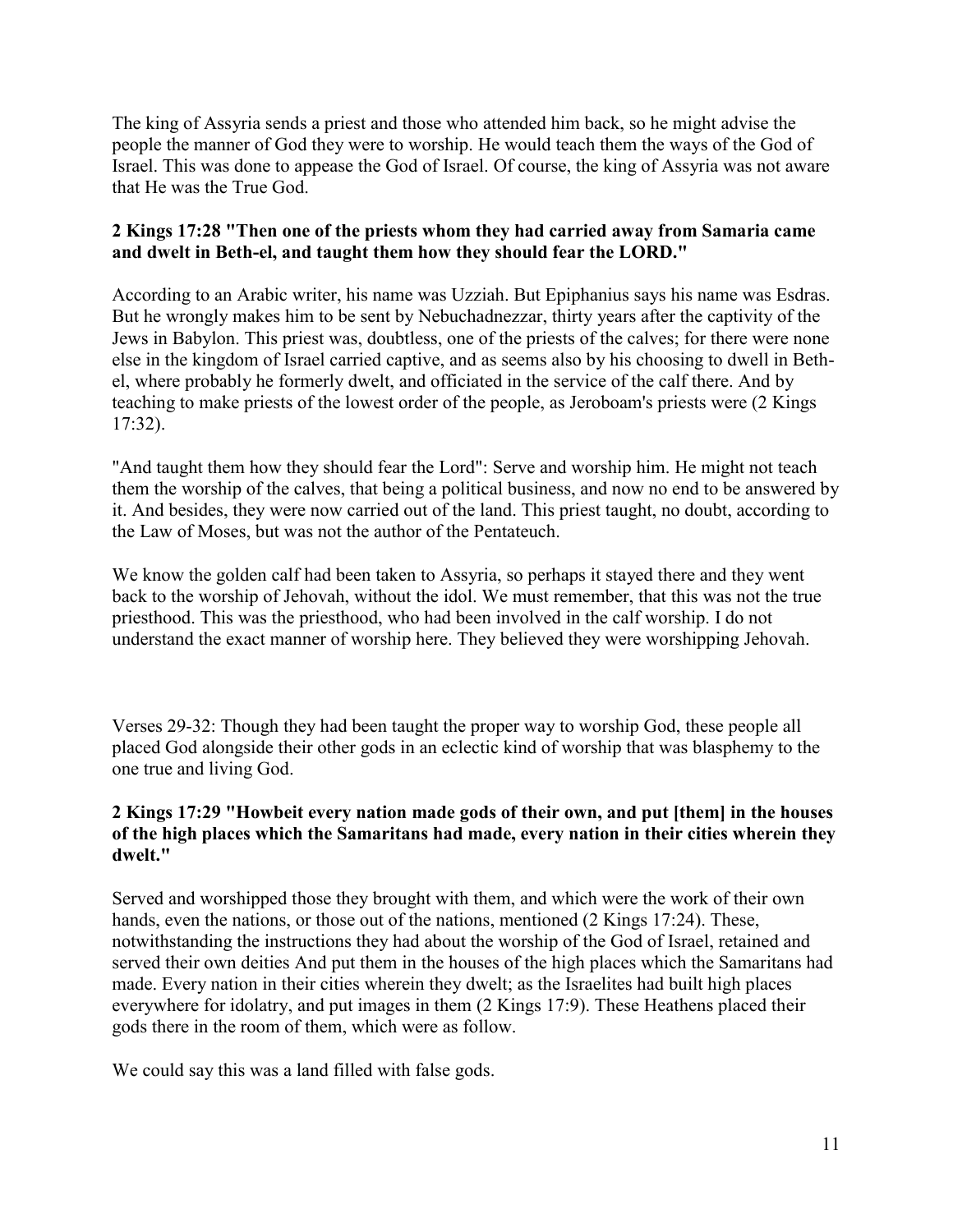# **2 Kings 17:30 "And the men of Babylon made Succoth-benoth, and the men of Cuth made Nergal, and the men of Hamath made Ashima,"**

"Succoth-benoth": Literally "tents of the daughters", probably indicating some deity worshiped by sexual orgies.

"Nergal" Perhaps the Assyrian god of war."

"Ashima": An idol in the form of a bald he-goat.

#### **2 Kings 17:31 "And the Avites made Nibhaz and Tartak, and the Sepharvites burnt their children in fire to Adrammelech and Anammelech, the gods of Sepharvaim."**

"Nibhaz": A dog-like idol.

"Tartak": Either a donkey or a celestial body, Saturn.

"Adrammelech": Perhaps the same as Molech, worshiped in the form of the sun, a mule or a peacock.

"Anammelech": A rabbit or a goat idol.

These false gods had been the national god of the countries mentioned. This was some of the evilest forms of worship of false gods that sacrificed children.

Verses 32-33: The newly established religion of the Samaritans was largely a mixture of Israel's corrupted religion and the paganism brought by those who were settled in the northern kingdom. Accordingly, it was apostate, from the onset and so the Jews rejected both the Samaritans and their religion (John 4:9; 8:48).

#### **2 Kings 17:32 "So they feared the LORD, and made unto themselves of the lowest of them priests of the high places, which sacrificed for them in the houses of the high places."**

Worshipped the God of Israel in the manner they were taught.

"And made unto themselves of the lowest of them priests of the high places": Which sacrificed for them in the houses of the high places These were made after the manner of Jeroboam's priests (1 Kings 12:31). And were to sacrifice to the God of Israel in the high places, and temples built there. For otherwise they had, no doubt, priests of their own to sacrifice to their gods, and which they brought with them.

This is an interesting statement. On the one hand, they feared the LORD. On the other hand, they kept their false gods. This is a mixed bag. They worshipped the LORD and the false gods. They elevated the LORD a little higher than the others.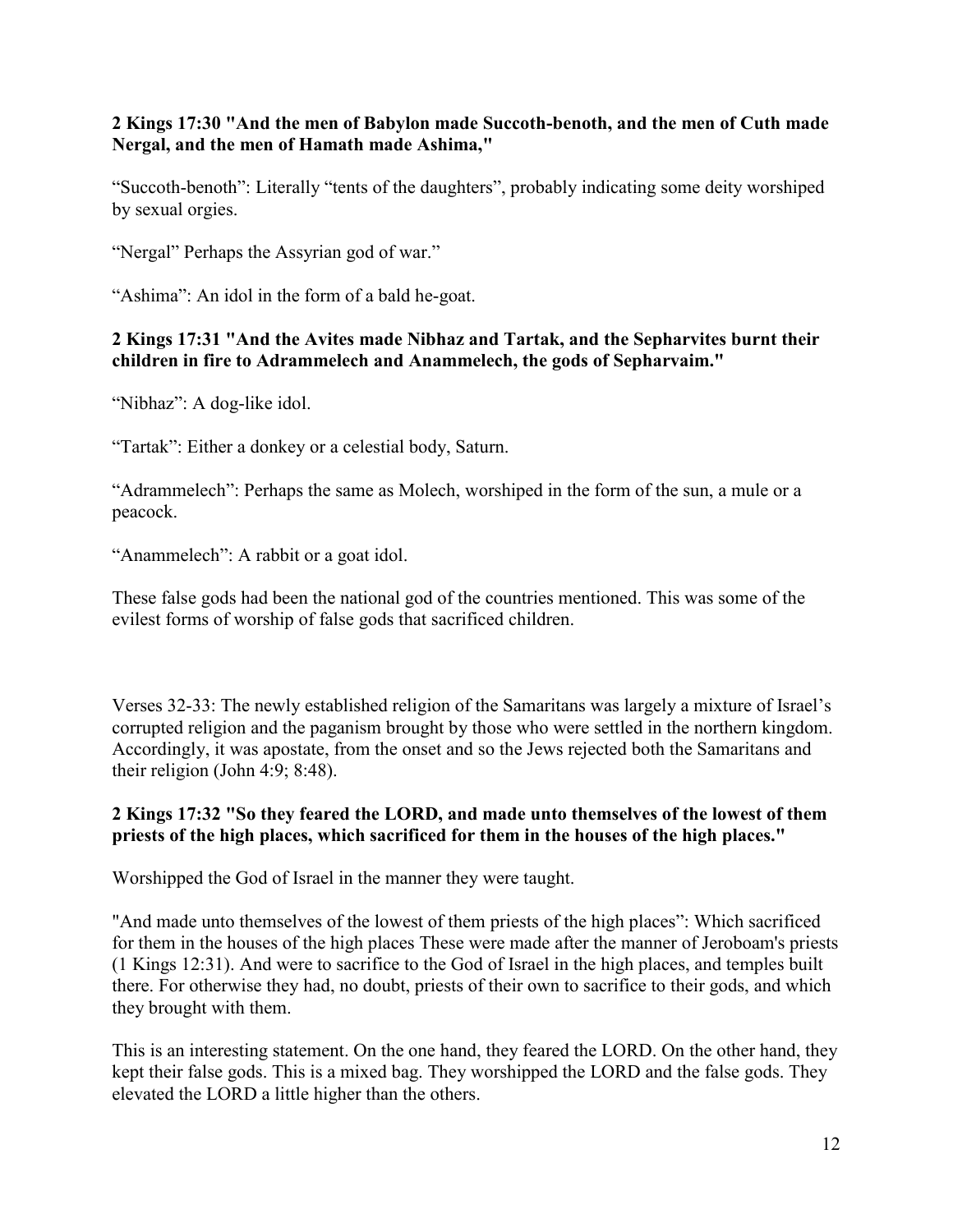#### **2 Kings 17:33 "They feared the LORD, and served their own gods, after the manner of the nations whom they carried away from thence."**

Worshipped both.

"After the manner of the nations whom they carried away from thence": The Israelites, whom they had carried captive from Samaria; they worshipped the Lord in their idols, as they did, who pretended to worship God in the calves. So they worshipped the supreme God in and by their idols, and made use of them as mediators with him.

This is the very reason the LORD had let them capture the ten tribes of Israel. These people are worshipping in the same way the Israelites did, before they were captured.

Verses 34-41: Having shown how the Samaritan people and their religion came into being (verses 24-33), the writer of Kings shows how the syncretistic worship of the Samaritans continued for generations, even to his own day (verse 41; during the Babylonian exile). The religion of the Samaritans was, at its foundation, no different from Jeroboam I's deviant religion.

#### **2 Kings 17:34 "Unto this day they do after the former manners: they fear not the LORD, neither do they after their statutes, or after their ordinances, or after the law and commandment which the LORD commanded the children of Jacob, whom he named Israel;"**

"Do after the former manners": The religion of the Samaritans was syncretistic; it combined elements of the worship of the Lord with the worship practices of the gods which the Assyrian settlers had brought with them (see note on verse 24).

They did not keep the laws or the commandments of God. It seemed this mixed religion of Jehovah and the false gods together by these captors of Israel, had gone on for over 150 years. They had not kept the law or the commandments of the God of Israel.

#### **2 Kings 17:35 "With whom the LORD had made a covenant, and charged them, saying, Ye shall not fear other gods, nor bow yourselves to them, nor serve them, nor sacrifice to them:"**

As he did at Sinai (2 Kings 17:15).

"And charged them, saying, ye shall not fear other gods, nor bow yourselves to them, nor serve them, nor sacrifice to them": All which is contained in the first and second commandments of the law.

**2 Kings 17:36 "But the LORD, who brought you up out of the land of Egypt with great power and a stretched out arm, him shall ye fear, and him shall ye worship, and to him shall ye do sacrifice."**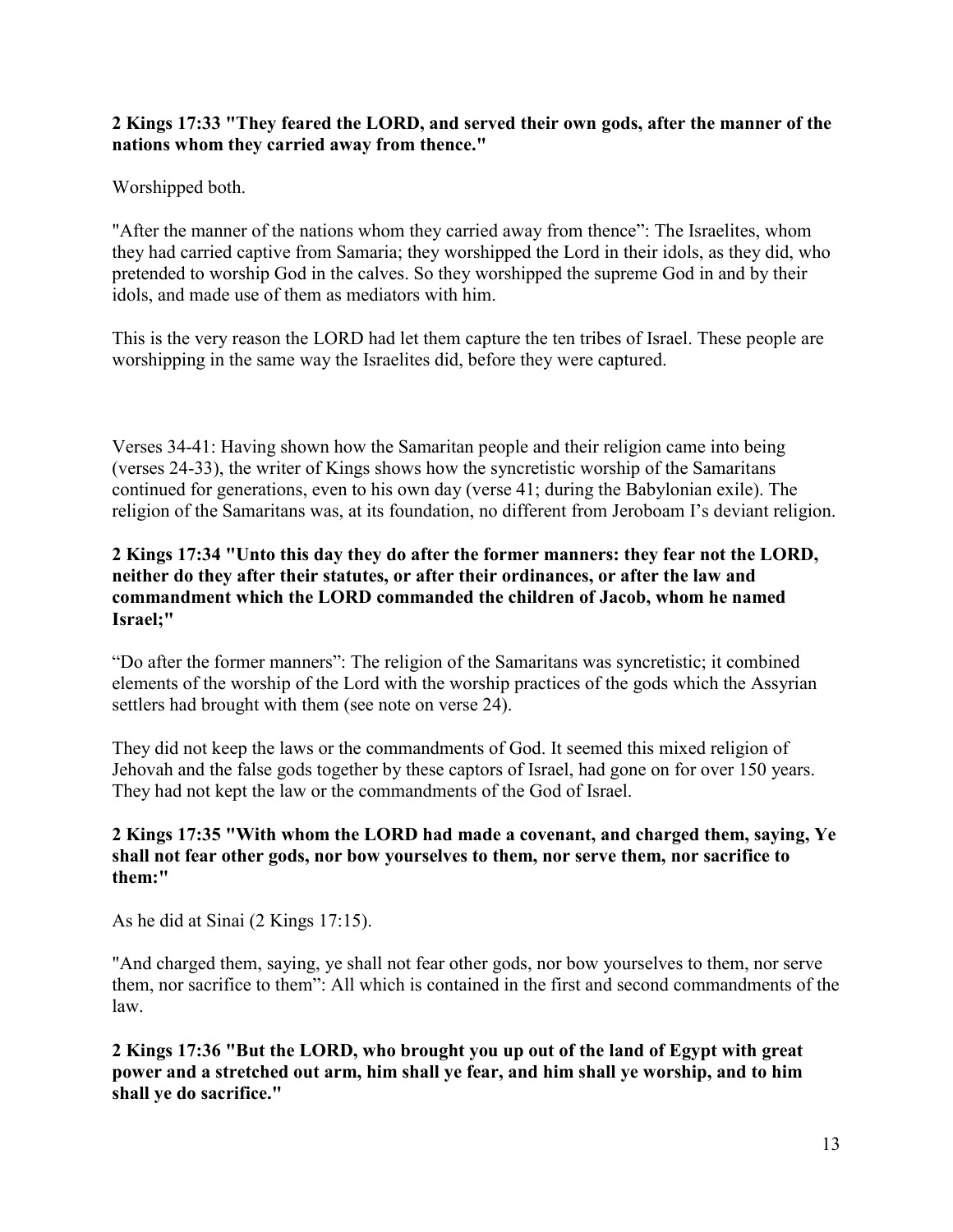Which is observed, to show the obligations they lay under, in point of gratitude, to serve the Lord.

"Him shall ye fear, and him shall ye worship, and to him shall ye do sacrifice": And him only, and not to other gods. None but he being the object of religious fear and divine worship, and to whom sacrifices should be offered.

#### **2 Kings 17:37 "And the statutes, and the ordinances, and the law, and the commandment, which he wrote for you, ye shall observe to do for evermore; and ye shall not fear other gods."**

On the two tables of stone.

"Ye shall observe to do for evermore": Those commands relating to religious worship, especially the object of it, and to moral duties, being of eternal obligation. And all other statutes and ordinances of a ceremonial kind he ordered to be written for them, being such that they were to regard until the Messiah came, and a new world began.

"And ye shall not fear other gods": Which is repeated, that it might be observed, as it also afterwards is.

This is a reminder of who the real God is, and that He will not share His people. They should worship God and Him alone, if they want His blessings. The covenant was conditional. They would be blessed, if they kept his law and commandments. They would be cursed, if they did not keep them. He had proven to them beyond doubt, that He alone was God, when He delivered them out of Egypt. This was an everlasting covenant to all generations to come.

#### **2 Kings 17:38 "And the covenant that I have made with you ye shall not forget; neither shall ye fear other gods."**

The law given at Mount Sinai; the first table of which chiefly concerned the worship of the one true and living God, and forbid the worship of any other, as follows.

"Neither shall ye fear other gods": Or make them the object of worship.

# **2 Kings 17:39 "But the LORD your God ye shall fear; and he shall deliver you out of the hand of all your enemies."**

Or worship him, both internally and externally, according to his revealed will; For the fear of God includes both internal and external worship.

"And he shall deliver you out of the hand of all your enemies": That is, provided they feared and served him as he required, and it became them to do.

This covenant was to be in their minds and in their hearts, all the time. They were never to forget. They were to fear God only.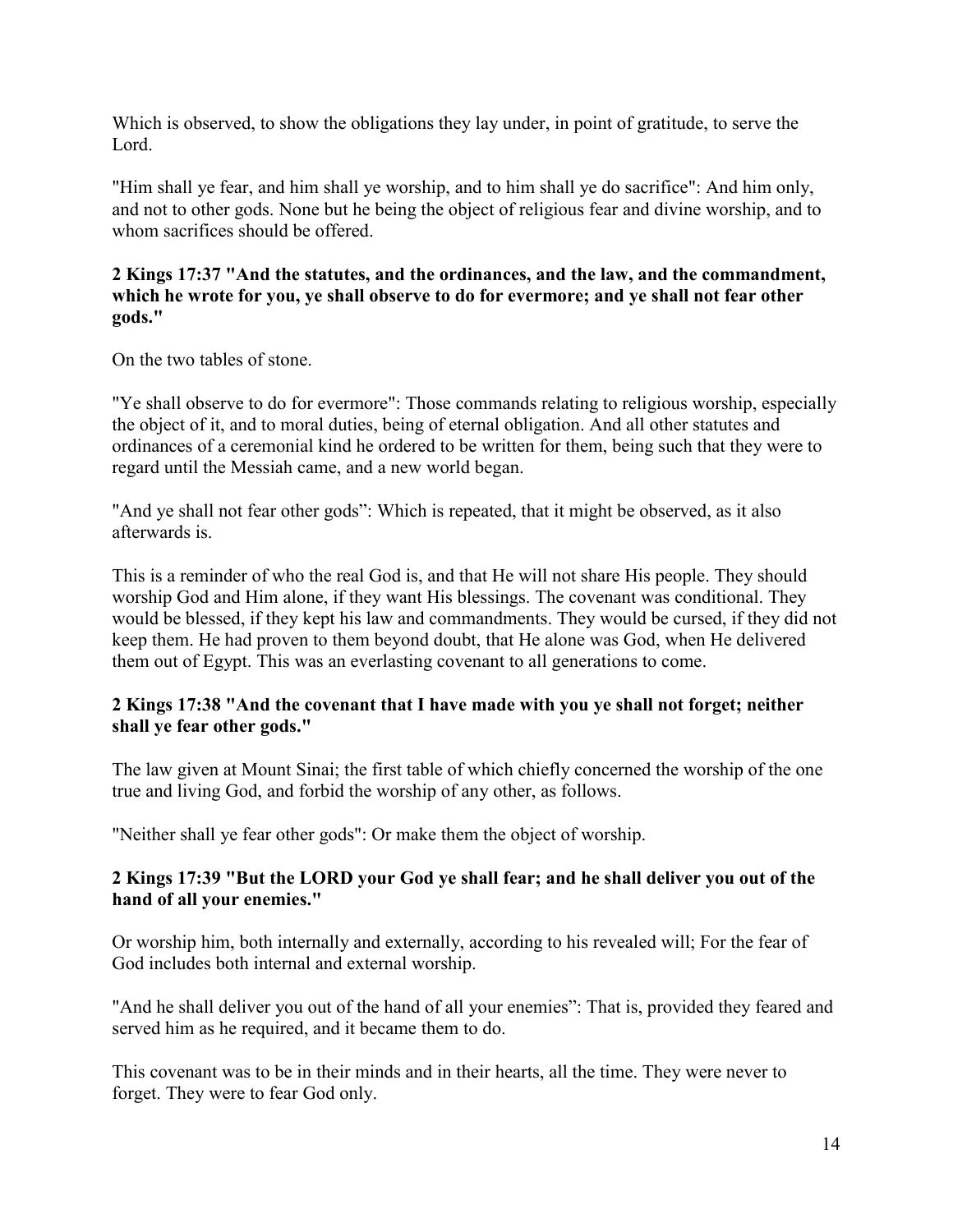1 Samuel 12:24 "Only fear the LORD, and serve him in truth with all your heart; for consider how great [things] he hath done for you."

The fear of the LORD is the beginning of wisdom.

# **2 Kings 17:40 "Howbeit they did not hearken, but they did after their former manner."**

They did not repent of their idolatries, but persisted in them, and even when they were in captivity in Assyria, or such of them as were left in the land.

They claimed to believe in the LORD, but they worshipped other gods.

# **2 Kings 17:41 "So these nations feared the LORD, and served their graven images, both their children, and their children's children: as did their fathers, so do they unto this day."**

Just in like manner as the Israelites had done, who served the Lord and the calves, and worshipped God and Baal.

"Both their children, and their children's children": That is, the children and children's children of the Samaritans.

"As did their fathers, so do they unto this day": To the writing of this book, which some ascribe to Jeremiah, to whose times, and even longer, they continued this mixed and mongrel worship. For the space of three hundred years, to the times of Alexander the great, of whom Sanballat, governor of Samaria, got leave to build a temple, on Gerizim, for his son-in-law Manasseh. Of which he became priest And the Samaritans were prevailed upon to relinquish their idolatry, and to worship only the God of Israel. And yet it seems but ignorantly, and not without superstition, to the times of Christ (John 4:22).

Jesus said it best in the following Scripture.

Luke 4:8 "And Jesus answered and said unto him, Get thee behind me, Satan: for it is written, Thou shalt worship the Lord thy God, and him only shalt thou serve."

God will not share His people. Nergal was the worship of a cock. Ashima worshipped the form of a goat. Nibhaz was worship of a dog. Tartak worshipped the form of a donkey. Animals were the forms the people used to worship their false gods. This type of worship is still going on today in much of the Satan worship. Just as they were instructed, we must do too. Worship and serve nothing, or no one, except God.

# **2 Kings Chapter 17 Questions**

1. How long did Hoshea reign in Israel?